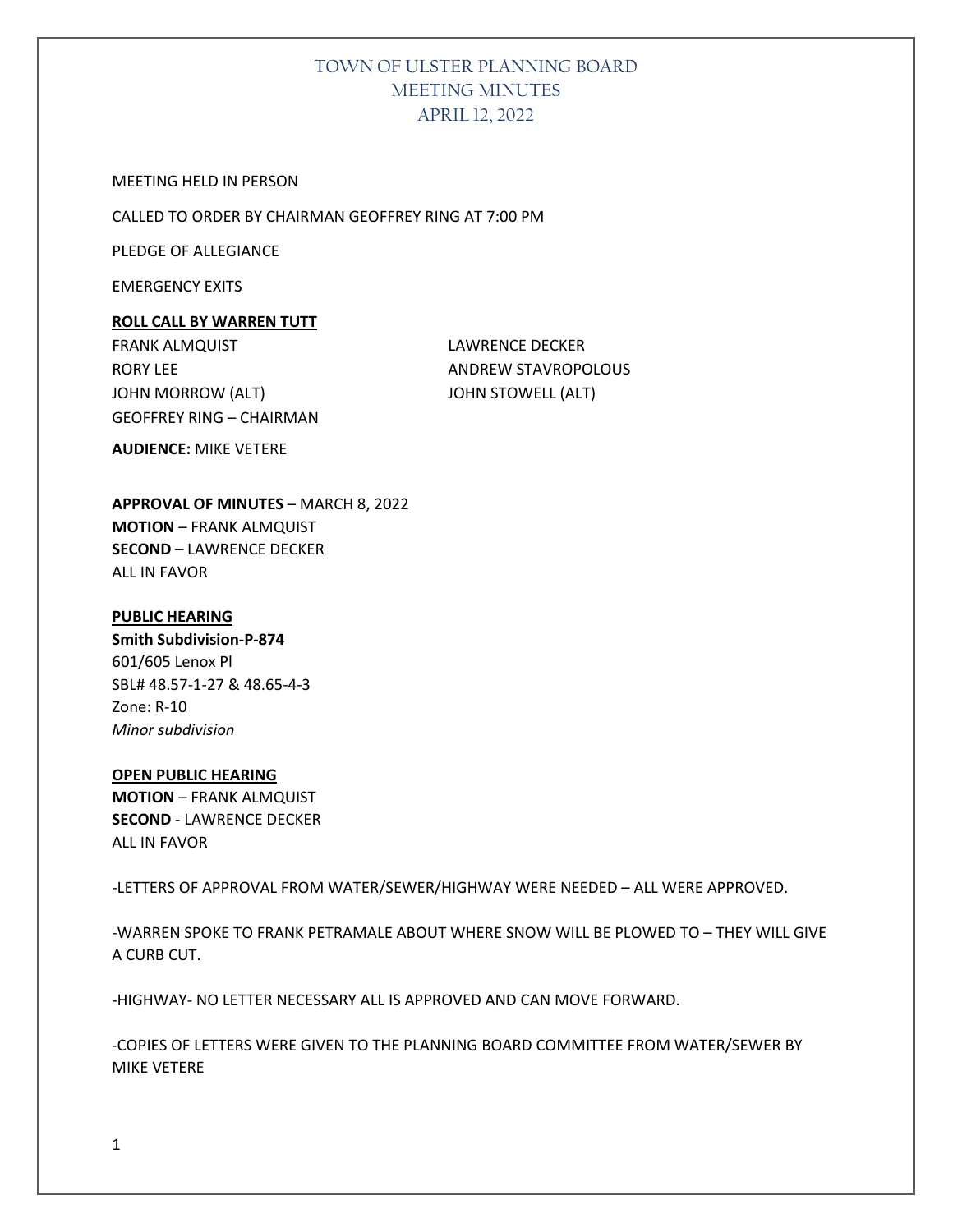#### -NO QUESTIONS OR FURTHER DISCUSSION

## **CLOSE PUBLIC HEARING MOTION** – GEOFFREY RING **SECOND** – FRANK ALMQUIST ALL IN FAVOR

## **APPROVAL OF SUBDIVISION MOTION** – LAWRENCE DECKER **SECOND** – ANDREW STAVROPOLOUS ALL IN FAVOR BY A ROLL CALL VOTE

GEOFFREY RING READS A RESOLUTION PREPARED BY DAVID CHURCH, PLANNER.

#### RESOLUTION:

**WHEREAS,** the applicant – William and Kelly Smith, propose a two-lot subdivision to create a new residential lot accessed by Lenox Place; and,

**WHEREAS,** the applicant proposes to adjust the current 7.366 acre lot and reduce it into a new 6.821 acre lot (Lot 1) and to create a new 0.545 acre lot (Lot 2); and,

**WHEREAS,** the proposed lots comply with the minimum lot size and dimensions of the R10 Zoning District; and

**WHEREAS,** pursuant to Section 161-9 & 10 of the Town Code, the Proposed Action is classified as a Minor Subdivision, which is subject to the approval of the Town of Ulster Planning Board; and

**WHEREAS**, the application materials in support of the Proposed Action include:

Completed Application for Subdivision prepared William Smith (owner) and Mike Vetere (Vetere Land Surveying, PLLC), dated 2/15/2022 Map of Subdivision Prepared for William & Kelly Smith, prepared by Vetere Land Surveying, PLLC, 2/11/2022 Signed Owner Consent Form for Filing, dated 2/15/2022 Signed Escrow Agreement, dated 2/15/2022 Completed Short Environmental Assessment Form including EAF Mapper Summary and FEMA flood map excerpt, dated 2/11/2022

Memo from Frank C. Petramale, Town of Ulster Highway Superintendent, to Town of Ulster Planning Board, dated 03/07/2022 and regarding Smith Subdivision 605 Lenox Place; and,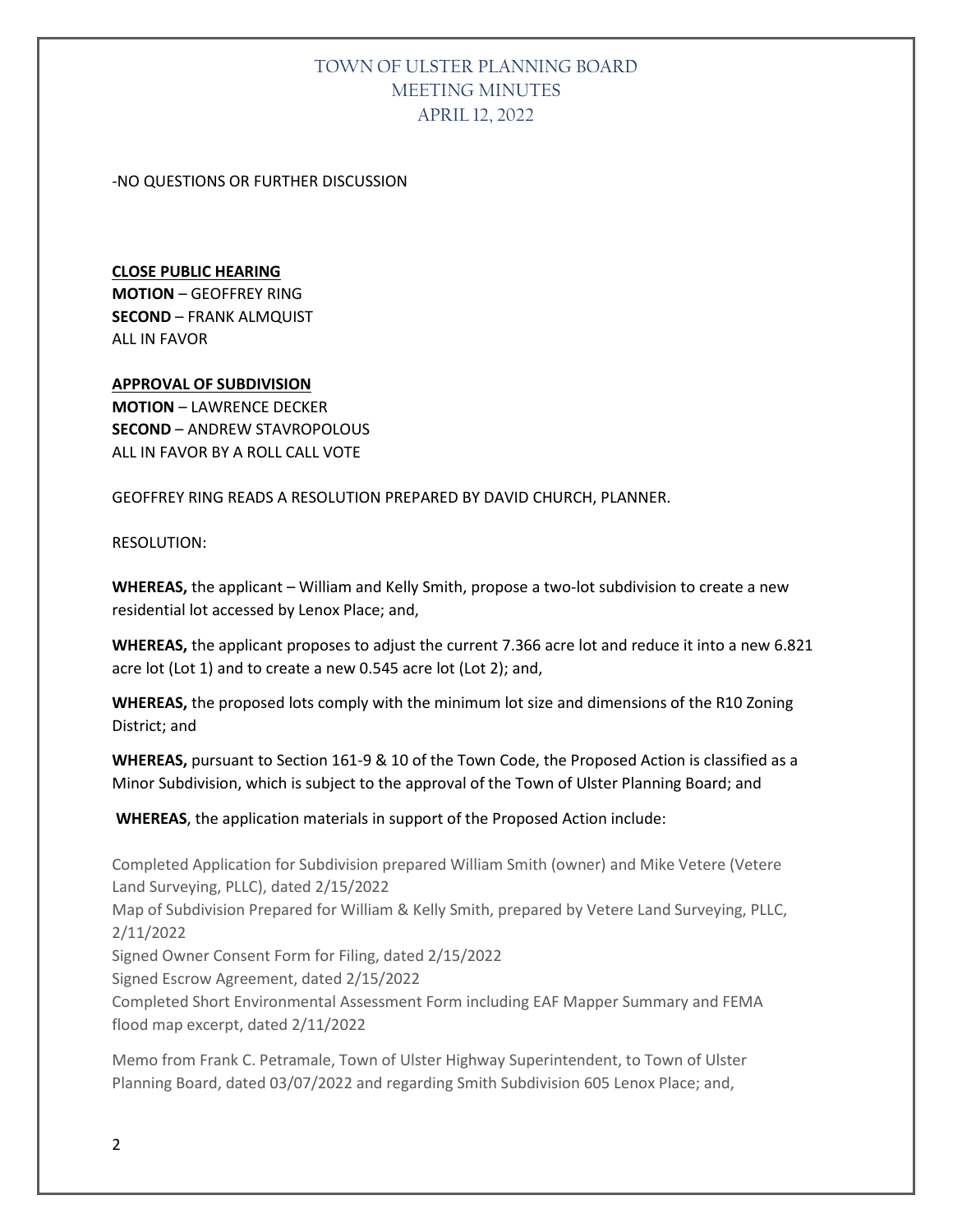**WHEREAS**, referral to the Ulster County Planning Board was not required pursuant to the UCPB Land Use Referral Guide, since the Proposed Action involves few than 5 lots and access roads and structures are not situated within the 100-year floodplain; and

**WHEREAS,** the Planning Board considered the application materials submitted by the applicant in support of the Proposed Action, along with the comments of its consultants and Town staff made via memoranda (which memoranda are incorporated herein by reference); and

**WHEREAS**, in accordance with Town of Ulster Subdivision of Land Chapter 161, Section 161-9 the Proposed Action is a Minor Subdivision and the Planning Board must hold at least one (1) public hearing before it can take final action but can waive the requirement for a preliminary public hearing; and

**WHEREAS**, consistent with same Chapter 161, Section 161-10C the Planning Board held such Public Hearing on April 12, 2022; and,

**WHEREAS,** the Planning Board declared its intent to be Lead Agency, and classified the Proposed Action as a SEQRA Unlisted Action at its March 8, 2022 meeting; and, upon review of the entire record, makes a SEQRA Negative Declaration after concluding that the Action does not pose any large or significant potential, adverse environmental impacts.

**NOW THEREFORE BE IT RESOLVED**, the Planning Board has determined they have complied fully with the procedural requirements of Part 617 of the State Environmental Quality Review (SEQR) Law; and

**FURTHER BE IT RESOLVED**, the Town of Ulster Planning board hereby grants Minor Subdivision approval as described above subject to the conditions, limitations and restrictions set forth below:

- 1. The Plat may be filed with the office of County Clerk after signing by the Chairman of the Planning Board.
- 2. Compliance with any comments from the Town of Ulster Highway Superintendent including those stated on the Memo dated 03/07/2022 and referenced above that include the following: Applicant will need to install a swale or earth berm along the front of the proposed house to prevent stormwater runoff from causing any water issue to the foundation and property; the Town of Ulster Highway Department and the homeowner or property owner will need to designate a snow dump area at the end of Lenox Place as snow is currently plowed straight in where the house is to be built; and a Driveway Permit will need to be obtained from the Town Highway Department before construction can begin.
- 3. No changes, erasures, modifications, or revisions shall be made to any plat after approval by the Planning Board and endorsed in writing on the plat; and
- 4. The final Plat must be filed with the Office of the County Clerk within 62 days of the date final Plat is approved by the Planning Board; and
- 5. All fees, including consultant fees, shall be paid

#### **APPROVING THE RESOLUTION**

**MOTION** – FRANK ALMQUIST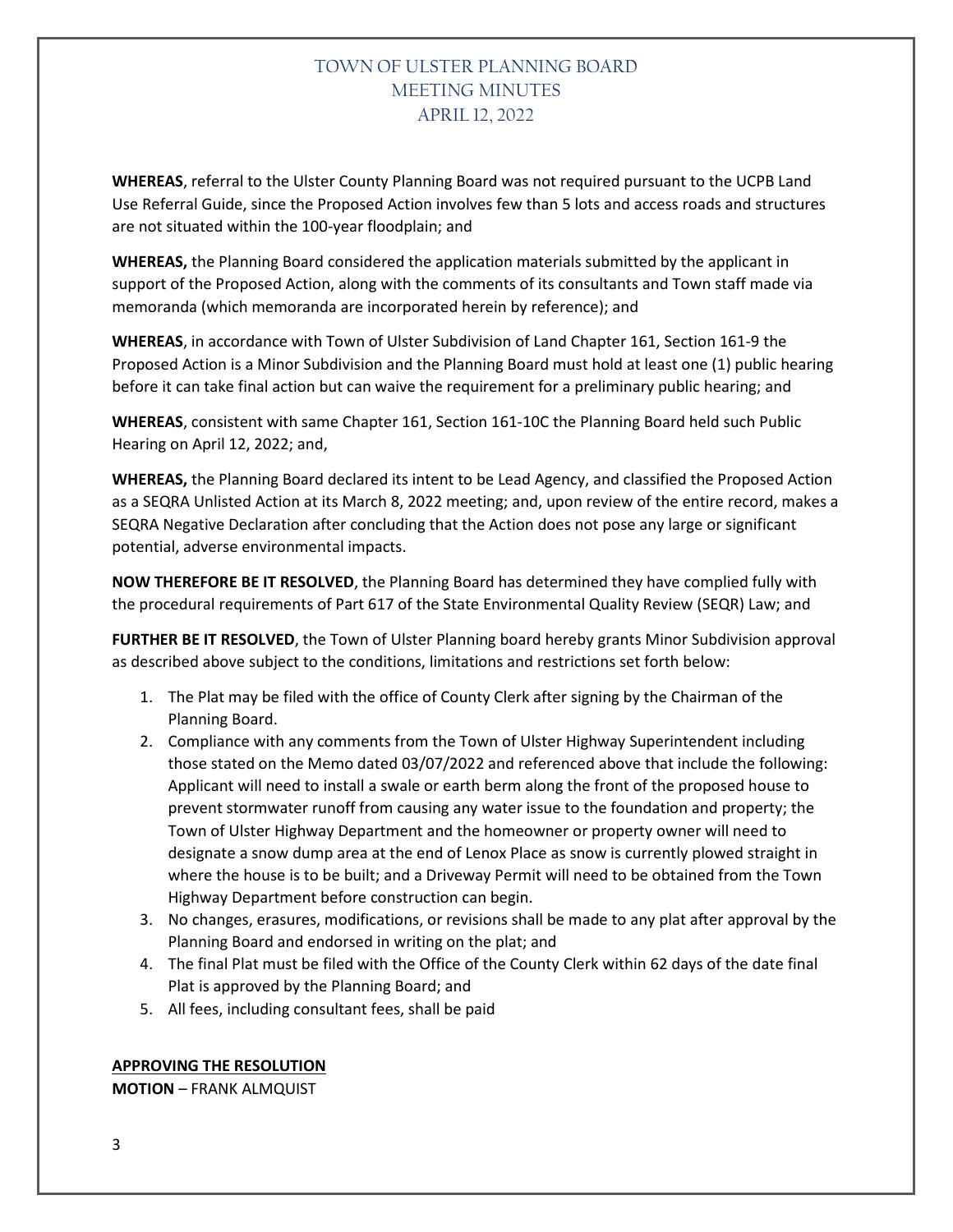**SECOND** – LAWRENCE DECKER ALL IN FAVOR BY A ROLL CALL VOTE

#### **NEW BUSINESS**

**BIG LOTS–P-876** 1375 Ulster Ave SBL#48.7-1-30.100 Zone RC *Façade change*

BURLINGTON OCCUPIED ROUGHLY 84,000 SQ FT – BIG LOTS DID NOT NEED THE FULL SPOT.

- 47,000 SQ FT WILL BE USED
- COLOR CHANGE TO MAIN FAÇADE
- REMOVING DOOR ON NORTH SIDE
- ADDING A DOOR ON THE FRONT

DISCUSSION ON IF OTHER BUSINESSES WILL HAVE ANY INTERRUPTION BECAUSE OF THE WORK FOR BIG LOTS.

ANSWER – NO, THE CREW IS VERY RESPECTFUL TO THE SURROUNDING BUSINESSES

GEOFFREY RING READS A RESOLUTION PREPARED BY DAVID CHURCH, PLANNER.

RESOLUTION:

**WHEREAS,** the applicant – BIG LOTS (aka GBR Neighborhood Road LLC) - seeks site plan amendment approval for building interior and façade changes to an existing commercial building limited to accommodate a new BIG LOTS retail use; and,

**WHEREAS,** the materials submitted in support of the Proposed Action include:

Complete Application for Site Plan Amendment prepared by Lynn Davies for GBR Neighborhood Road LLC dated 3/11/22 and 3/23/22.

Signed Owner Consent Form for Filing by Loomis V. Grossman, Manager dated 3/23/2022 Signed Escrow Agreement Complete SEQRA Short Form prepared by Lynn Davies, dated 3/11/2022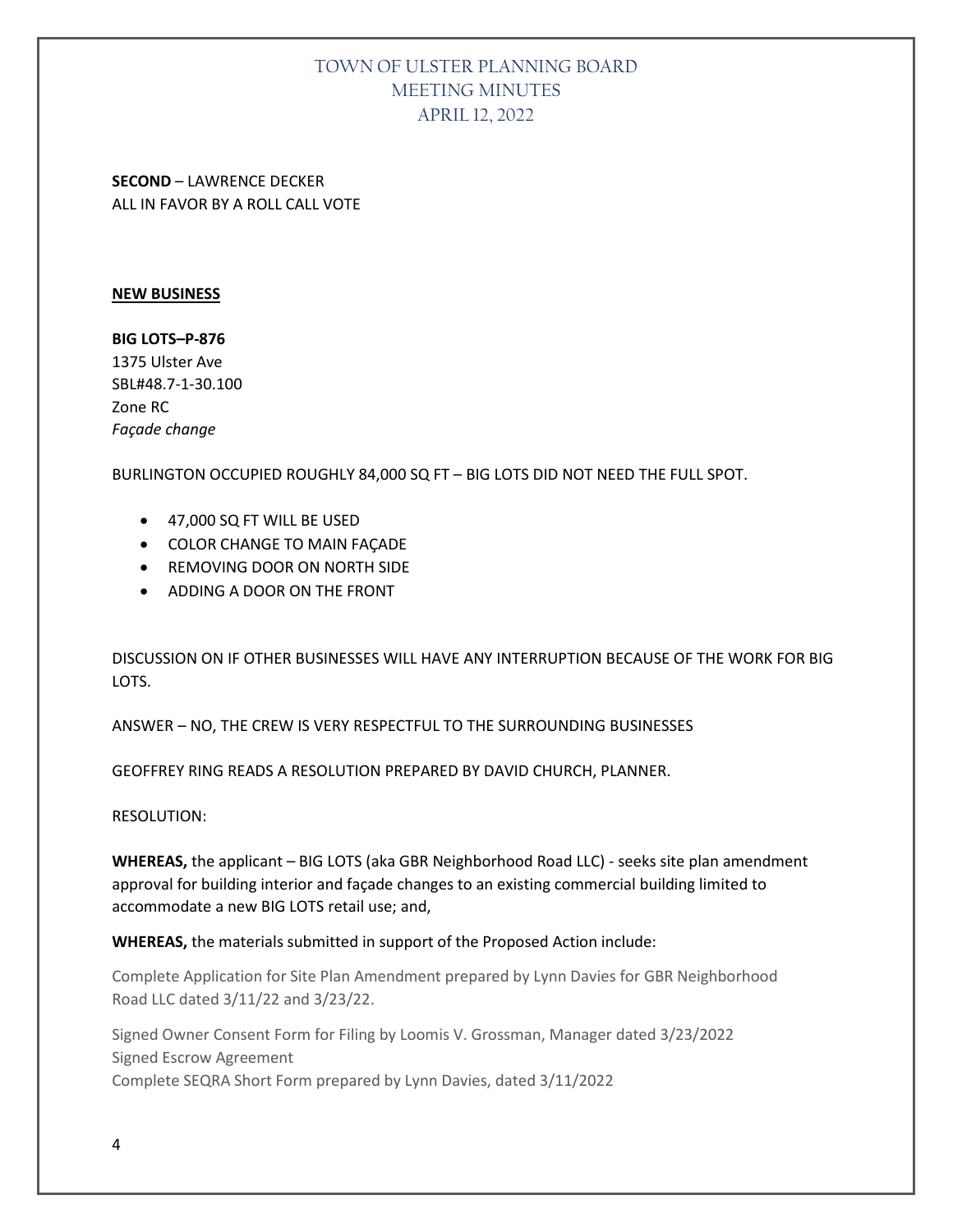BIG LOTS drawing sheets consisting of seven (7) sheets: T-1 Title Page LS-1 Life Safety Plan D-1 Demo Plan A-1 Construction Plan A-1.1 Construction Notes A-1.2 Floor Finish Plan A-1.3 Storefront Elevations; and,

**WHEREAS**, the Town of Ulster Planning Board retains the authority to approve the Site Plan Amendment in accordance with the Town Code; and

**WHEREAS,** the Proposed Action is exempt from referral to the Ulster County Planning Board pursuant to their referral agreement with the Town of Ulster; and

**WHEREAS**, the Town of Ulster Planning Board, upon review of the entire record determines the Proposed Action is a Type II Action and no further decision are required under SEQRA.

**NOW THEREFORE BE IT RESOLVED**, the Town of Ulster Planning Board hereby grants Conditional Site Plan Amendment approval for the Proposed Action subject to the conditions, limitations and restrictions set forth below.

- 1. Compliance with applicable zoning and building laws, rules and regulations;
- 2. Compliance with all representations made by the applicant;
- 3. Compliance with site plan, design plans and all details as cited herein;
- 4. Compliance with the US Route 9W Corridor Enhancement Plan;

5. The Town's consulting planner and Building Inspector are hereby authorized to approve minor Site Plan changes of a ministerial nature, which may arise due to unforeseen

circumstances in the project site development; and

6. All fees, including consultant fees, shall be paid.

# **APPROVING THE RESOLUTION**

**MOTION** – FRANK ALMQUIST **SECOND** – LAWRENCE DECKER ALL IN FAVOR BY A ROLL CALL VOTE

--------------------------------------------------

**GBR NEIGHBORHOOD–P-875** 1375 Ulster Ave SBL#48.7-1-30.100 Zone: RC *Façade change*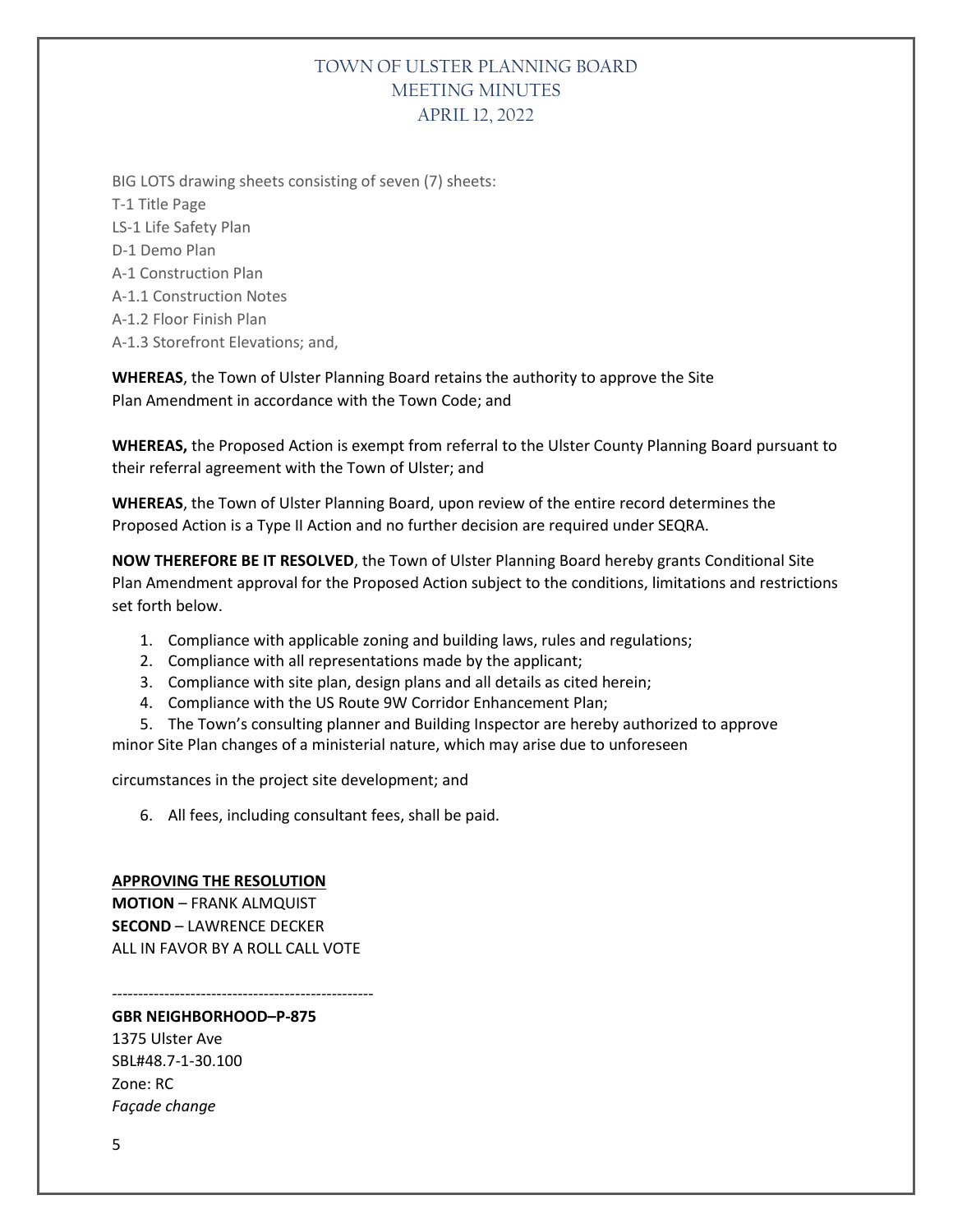GBR WILL BE PAINTING THE SECOND HALF OF THE BUILDING THE SAME COLOR AS BIG LOTS TO MATCH BIG LOTS EXTERIOR FAÇADE AND ADDING A NEW STOREFRONT.

GEOFFREY RING READS A RESOLUTION PREPARED BY DAVID CHURCH, PLANNER.

Resolution:

**WHEREAS**, the applicant – GBR Neighborhood Road LLC, seeks site plan amendment approval for building interior and façade changes to an existing commercial building limited to accommodate a new retail use leasee; and,

#### **WHEREAS**, the materials submitted in support of the Proposed Action include:

Complete Application for Site Plan Amendment prepared by David A. Barbuti, Architect, for GBR Neighborhood Road LLC dated 3/17/2022

Signed Owner Consent Form for Filing by Loomis J. Grossman, Jr. As Manager dated 3/17/2022

Signed Escrow Agreement by Loomis J. Grossman, Jr, dated 3/16/2022

Complete SEQRA Short Form prepared by David A. Barbuti, RA, dated 3/16/2022

Site Plan Drawing Sheets prepared by David A. Barbuti, Architect, PC and dated 1-18-2022 consisting of two (2) sheets:

A-2, Partial Enlarged Floor Plan, Proposed Tenant Separation For: Gibraltar Management Co, Inc., dated 1-18-2022

A-3, New Storefront Partial Plan, Elevation and Details; and,

#### **WHEREAS**, the Town of Ulster Planning Board retains the authority to approve the Site

Plan Amendment in accordance with the Town Code; and

**WHEREAS**, the Proposed Action is exempt from referral to the Ulster County Planning Board pursuant to their referral agreement with the Town of Ulster; and

**WHEREAS**, the Town of Ulster Planning Board, upon review of the entire record determines the Proposed Action is a Type II Action and no further decision are required under SEQRA.

**NOW THEREFORE BE IT RESOLVED**, the Town of Ulster Planning Board hereby grants Conditional Site Plan Amendment approval for the Proposed Action subject to the conditions, limitations and restrictions set forth below.

- 1. Compliance with applicable zoning and building laws, rules and regulations;
- 2. Compliance with all representations made by the applicant;
- 3. Compliance with site plan, design plans and all details as cited herein;
- 4. Compliance with the US Route 9W Corridor Enhancement Plan;
- 5. The Town's consulting planner and Building Inspector are hereby authorized to approve